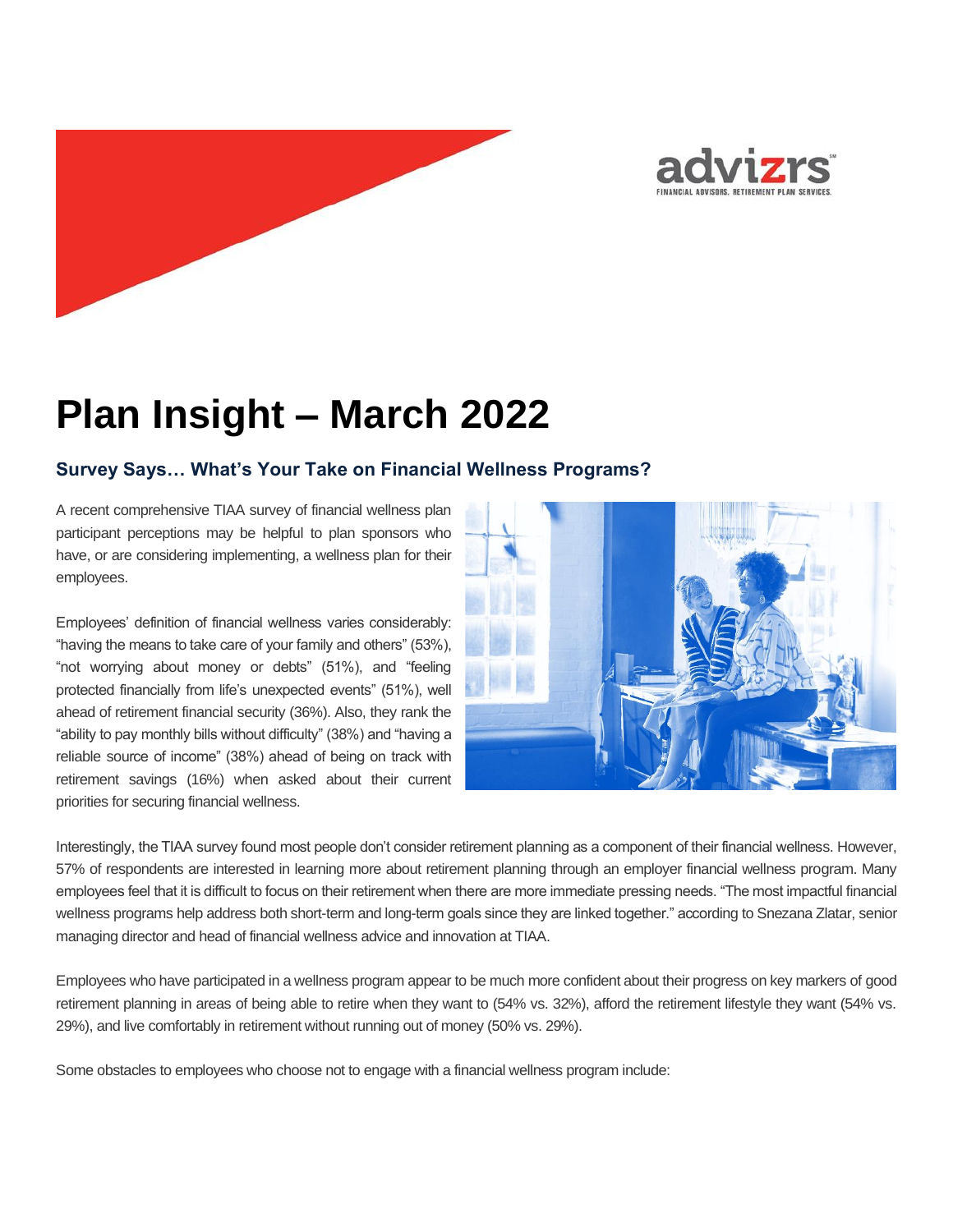Worried about hidden costs or fees – 27%; Don't want to disclose finances/issues to employer – 25%; Wouldn't be as effective as offerings you could find on own – 20%, Don't think offerings would make a difference – 17%.

These impediments can be mitigated through targeted, ongoing education about the benefits, confidentiality of financial information, explicit cost reporting and recognition of a diverse employee population.

Zlatar says, "Whether employees are interested in guaranteed income for life or help managing their federal student loans, we've seen that increased flexibility in benefits, more financial education and personalized advice ultimately lead to better outcomes and increased feelings of financial wellness,"

The TIAA "Financial Wellness Survey" was conducted online from October 22 to November 3, surveying 3,008 Americans ages 18 and older on a broad range of financial management issues and topics.

Link to Teachers Insurance and Annuity Association of America (TIAA) survey[: https://www.tiaa.org/public/pdf/2022\\_financial\\_wellness\\_survey\\_final\\_results.pdf](https://www.tiaa.org/public/pdf/2022_financial_wellness_survey_final_results.pdf)

## **Retirees' Retirement Asset Withdrawal Rate: Will Your Money Last?**

For many years the investment advisory community has proposed that if retirees withdrew their retirement assets at the rate of 4% annually there is a high probability that assets would last to normal life expectancy.

The 4% "rule" is not a one-size-fits-all solution, and there are several variables to consider, but it could at least provide a starting point to be adjusted based on individual circumstance.

This starting point is based on actuarial tables and thousands of return based scenarios. The rule determined that a 65-year-old retiree withdrawing at the rate of 4% annually (inflation adjusted) had a high likelihood of not outliving their retirement assets based on current life expectancy, assuming no portfolio changes.



However, in previous generations retirees could live off bond portfolios that yielded 4% to 5%. Currently, 10-year bond yields are closer to 1.5%, producing potential negative returns after inflation. As we begin 2022, we see annual inflation is close to 7% annually for 2021. As a result, it becomes appropriate to review these basic assumptions.

Based on Morningstar's research, the projected starting safe withdrawal rate for the next 30 years is 2.7% for assets in a cash account. The highest safe withdrawal rate is 3.3% for portfolios with 40% to 60% in stocks. But even so, if you retire soon, this fixed withdrawal rate is not certain as there is much uncertainty about inflation and potential market volatility.

Any current projection should assume potential variability in income from year to year. One approach worthy of consideration and that can lead to a higher rate gives retirees an opportunity to increase the subsequent year's withdrawal when the portfolio has done better than projected and to reduce withdrawals when underperforming.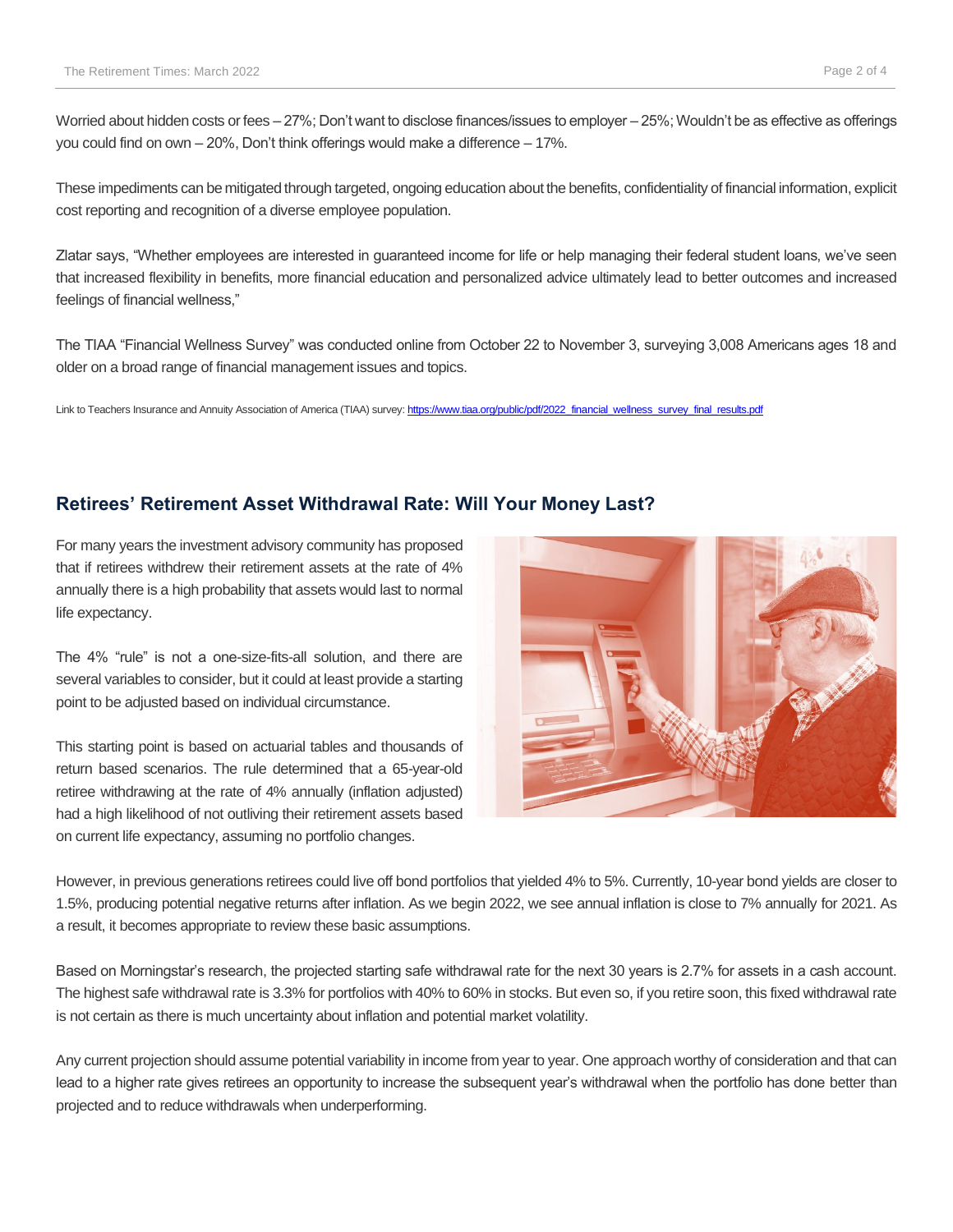Certainly, this is a difficult time to project long range withdrawal rates and the current bond market is not as reliable as in the past, but the S&P 500 in 2021 did end up 26.9%, which virtually no one projected.

Bottom line…don't simply assume the "old law" of 4% withdrawal rates going forward. Assess your retirement income needs and adjust as appropriate going forward. Consider current portfolio alterations, acknowledge fixed vs. discretionary expenses, and be flexible but diligent in your retirement planning. You may want to seek professional advice if you are close to retirement. An error in planning, at this stage, can be more costly than this potentially transitory inflation and bond yield environment.

If you are not near retirement…. save more so you can withstand future unexpected financial events and have a wonderful retirement experience.

# **Participant Corner**

# **Planning Financial Futures**

Do you spend more time planning your annual vacation than you do thinking about your personal finances? If so, you're not alone. A lot of people put off financial planning or avoid it altogether.

Personal financial planning is an ongoing, lifelong process. If we break it down into small, achievable tasks, it's a lot less daunting and can pay huge dividends to you and your family.

Resolve to make yourself financially fit in 2022:

### **The following personal finance calendar may help you get started.**



| <b>January</b> |                                                     | July |                                                  |
|----------------|-----------------------------------------------------|------|--------------------------------------------------|
| ✓              | Manage your debt. Start by paying off all high-cost | ✓    | Consider reading one book on personal finance or |
|                | and consider establishing an emergency fund.        |      | investing.                                       |
| $\checkmark$   | Create a cash flow statement of prior year income   |      |                                                  |
|                | minus expenses. Calculate personal net worth.       |      |                                                  |
| $\checkmark$   | Consider if your portfolio's original target asset  |      |                                                  |
|                | allocation needs rebalancing.                       |      |                                                  |
| $\checkmark$   | Take full advantage of any available employer       |      |                                                  |
|                | match                                               |      |                                                  |